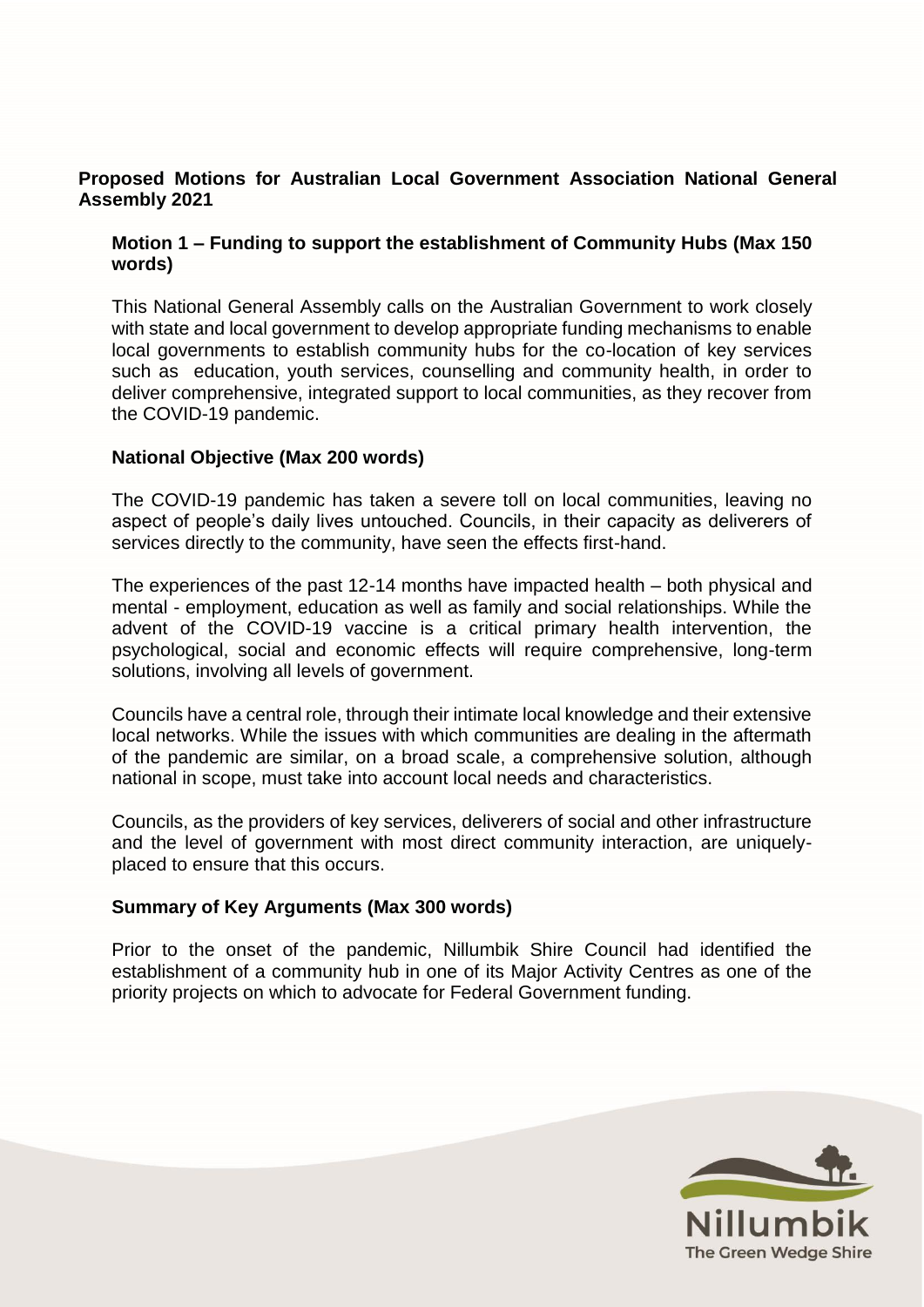The aim of this purpose-built hub would be to serve to increase community connection and ease of access to a range of Council services. Among its features would include:

- Adult learning and registered training facilities;
- a dedicated youth space;
- a library;
- a theatre and performance function space; and
- a community lounge and meeting space.

In 2020, in order to ensure a coordinated response, Council formed its own internal Pandemic Recovery Taskforce, drawing on officers from a range of operational areas across the organisation.

At the same time, Council conducted an extensive survey *Together in Nillumbik* to better understand how the pandemic was affecting its community.

The information gleaned in this survey has been invaluable in helping to inform the work of the taskforce. Its results revealed four clear themes or areas in which people had been most affected:

- Inclusion;
- healthy environments;
- healthy behaviours; and
- employment and education.

These results and the overarching themes will guide Council's in its current response and in future pandemic planning.

Notions of collaboration, increased community connectedness and resilience, with Council playing a key role in providing the underpinning support recur throughout.

While again, they align broadly with information gleaned on a state and national level, they also contain elements unique to Nillumbik's demographic profile.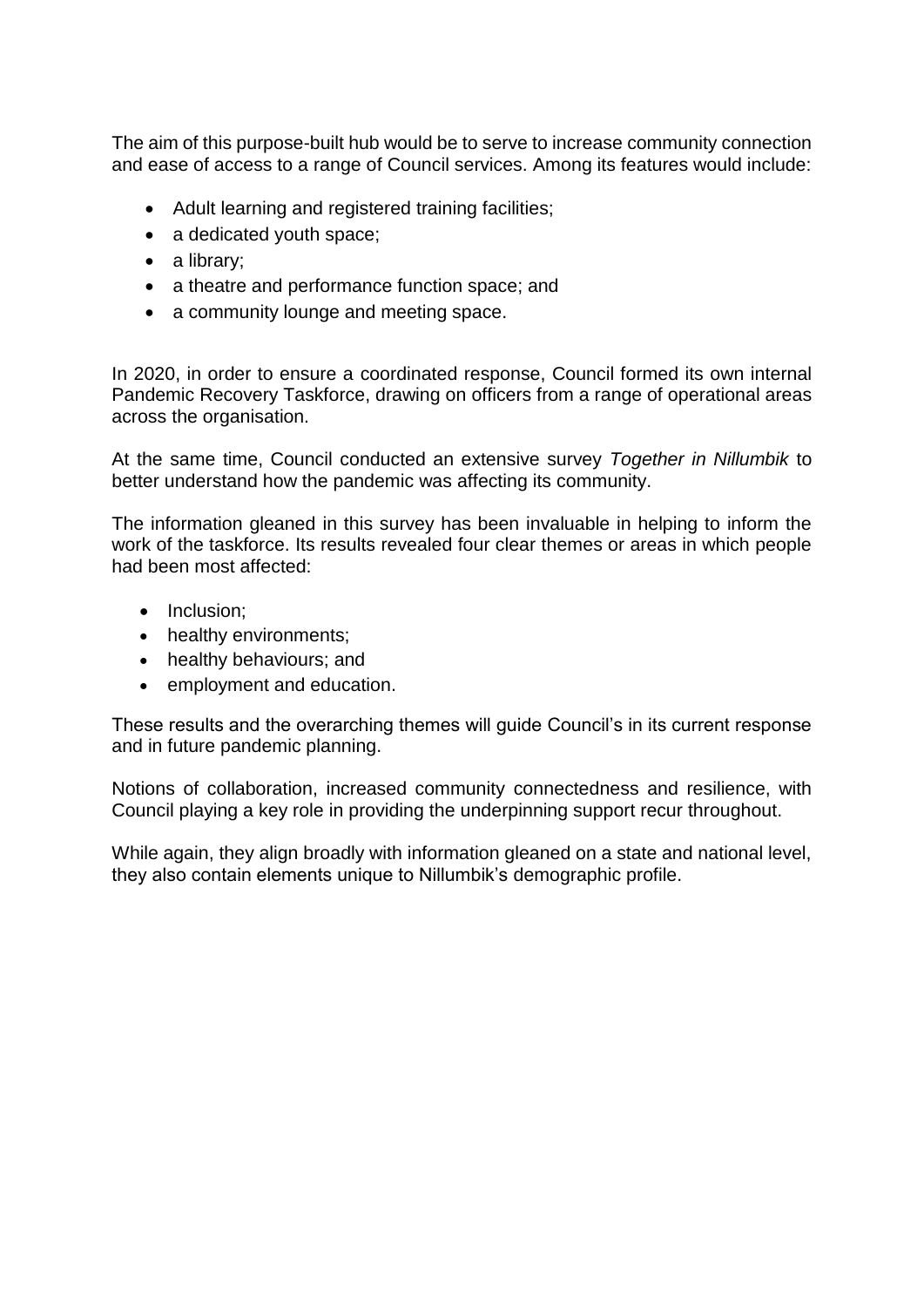## **Motion 2 – Funding and support to improve bushfire preparedness and climate resilience (Max 150 words)**

This National General Assembly calls on the Australian Government to work closely with state and local government to develop appropriate implementation frameworks and make available greater funding – either through the extension of its Smart Cities and Suburbs program or a new initiative, to enable local governments and their communities to implement the latest networking and monitoring technology in their efforts to improve bushfire preparedness and climate resilience.

#### **National Objective (Max 200 words)**

The fires which burned through large swathes of Australia's southeast over the summer of 2019-2020, further highlighted the increasing threat posed by climatedriven weather events to life and property.

Local governments, working closely with the various emergency agencies and the community, must be at the forefront of the response to these increasing threats.

Bushfires can have devastating and far-reaching impacts on communities, impacts that can be exacerbated through a lack of mitigation measures and resilience. The evidence is clear that the physical, social and economic effects of such disasters are far greater where communities have been unprepared.

Also beyond doubt is that the effects of climate change will increase the frequency and intensity of bushfires as well as that of other extreme weather events.

Councils have a key role in the response to these challenges. Nillumbik, as do other Councils, already works in close collaboration with its community, the various emergency service agencies and state government to address these issues collectively. This is particularly the case in bushfire mitigation.

To do so effectively however – especially for this approach to be replicated nationally – will require not just the will, but also the resources to boost capability. Technology becomes increasingly important in this context and can assist councils build community resilience in this space.

## **Summary of Key Arguments (Max 300 words)**

Nillumbik Shire has over the years been subject to significant weather events - fire (including the Black Saturday Bushfires of 2009), floods and severe windstorms.